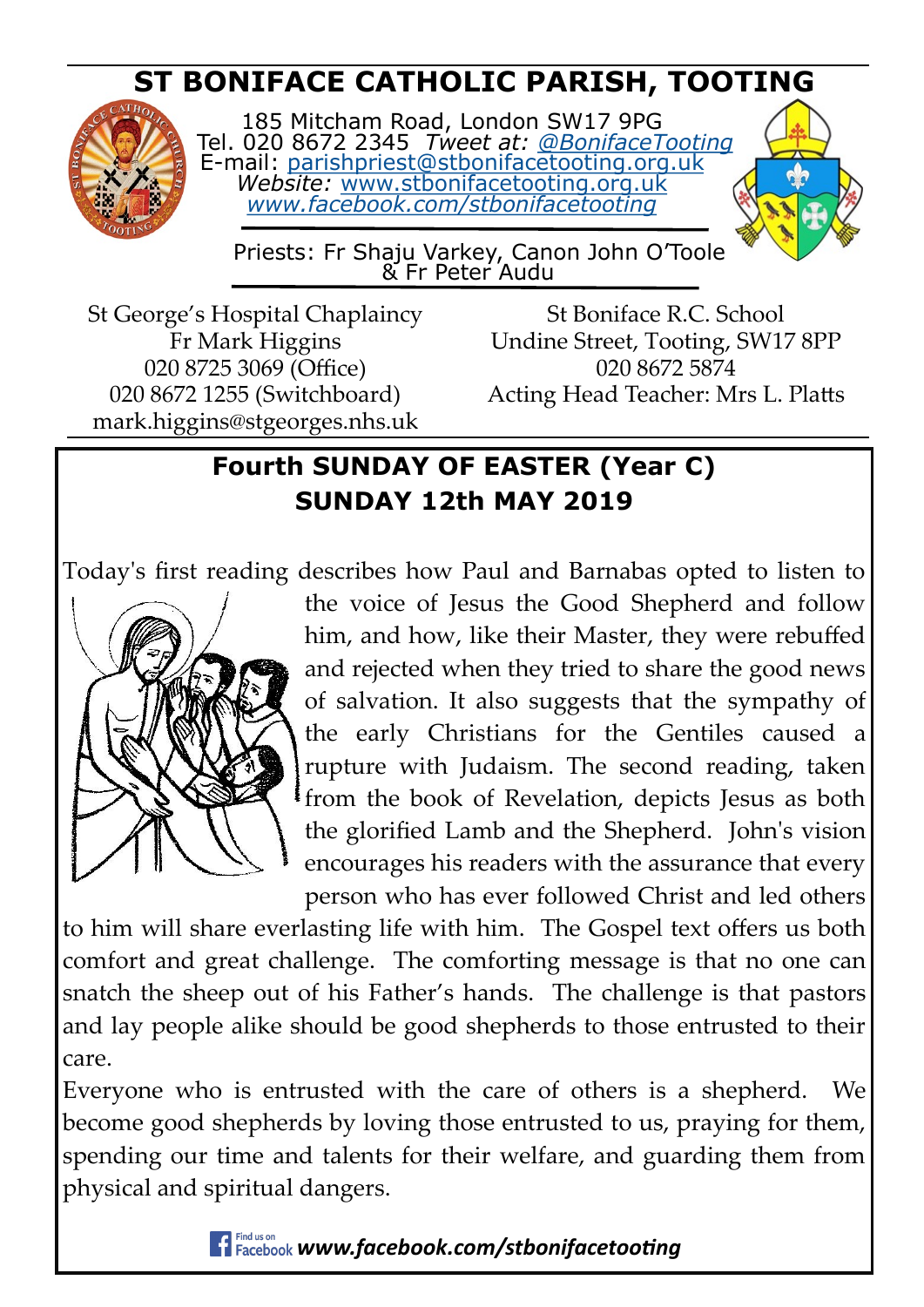## **ENTRANCE ANTIPHON**

The merciful love of the Lord fills the earth; by the word of the Lord the heavens were made, alleluia

## **The Gloria**

**Glory to God in the highest, and on earth peace to people of good will. We praise you, we bless you, we adore you, we glorify you, we give you thanks for your great glory. Lord God, heavenly King, O God, almighty Father.** 

**Lord Jesus Christ, Only Begotten Son, Lord God, Lamb of God, Son of the Father, you take away the sins of the world, have mercy on us;**

**you take away the sins of the world, receive our prayer;**

**you are seated at the right hand of the Father, have mercy on us.** 

**For you alone are the Holy One, you alone are the Lord, you alone are the Most High, Jesus Christ, with the Holy Spirit, in the glory** 

**of God the Father. Amen.'**

## **LITURGY OF THE WORD**

## **FIRST READING**



### *A reading from the Acts 13:14,43-52*

Paul and Barnabas carried on from Perga till they reached Antioch in Pisidia. Here they went to synagogue on the Sabbath and took their seats.

When the meeting broke up many Jews and devout converts joined Paul and Barnabas, and in their talks with them Paul and Barnabas urged them to remain faithful to the grace God had given them.

The next sabbath almost the whole town assembled to hear the word of God. When they saw the crowds, the Jews, prompted by jealousy, used blasphemies and contradicted everything Paul said. Then Paul and Barnabas spoke out boldly. 'We had to proclaim the word of God to you first, but since you have rejected it, since you do not think yourselves worthy of eternal life, we must turn to the pagans. For this is what the Lord commanded us to do when he said:

I have made you a light for the nations, so that my salvation may reach the ends of the earth.' It made the pagans very happy to hear this and they thanked the Lord for his message; all who were destined for eternal life became believers. Thus the word of the Lord spread through the whole countryside. But the Jews worked upon some of the devout women of the upper classes and the leading men of the city and persuaded them to turn against Paul and Barnabas and expel them from their territory. So they shook the dust from their feet in defiance and went off to Iconium; but the disciples were filled with joy and the Holy Spirit*.*

*The word of the Lord.* **R. Thanks be to God**.

## **RESPONSORIAL PSALM: Psalm 99:1. 3-5**

## *R. We are his people, the sheep of his flock*

Cry out with joy to the Lord, all the earth. Serve the Lord with gladness. Come before him, singing for joy. *R*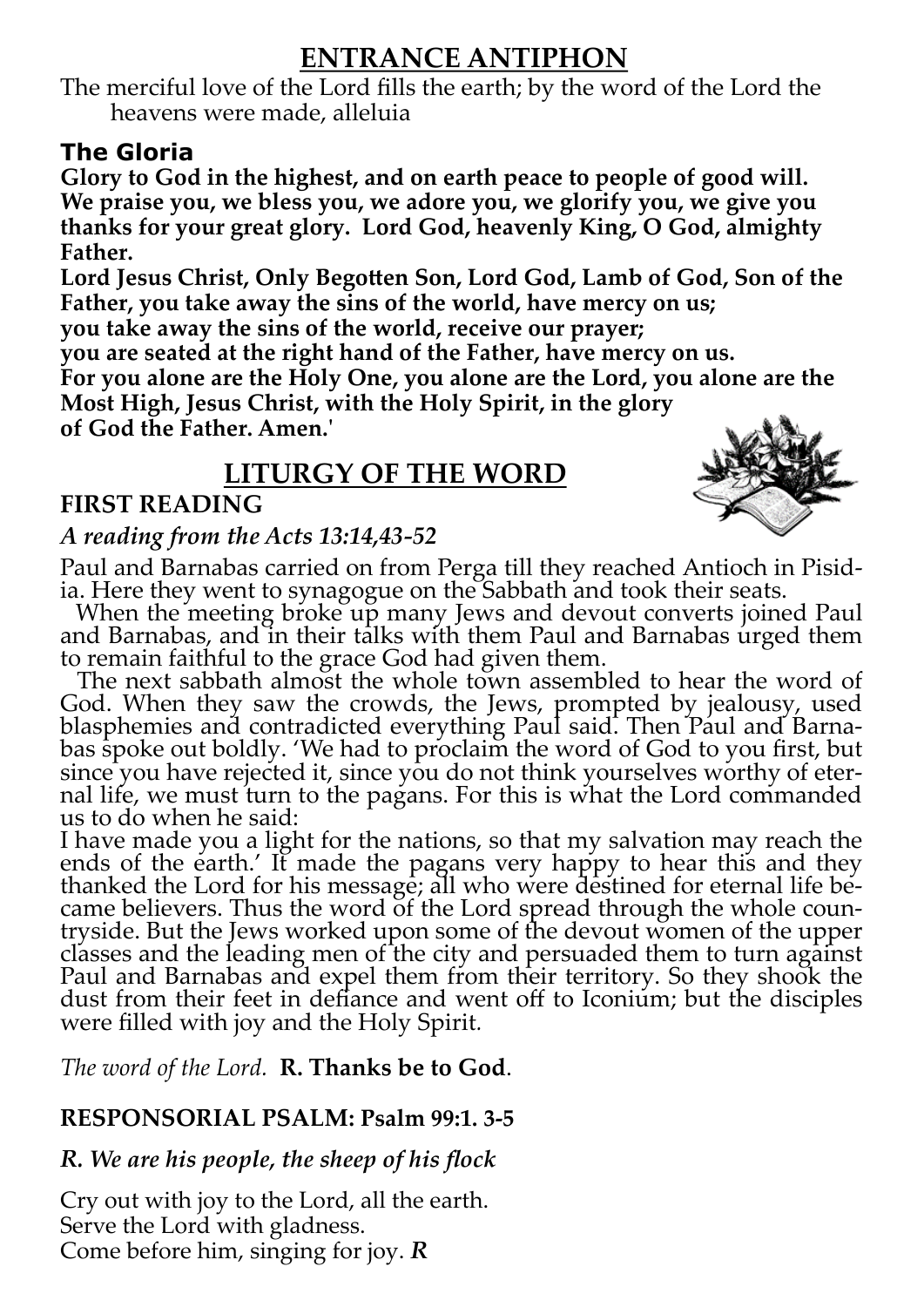Know that he, the Lord, is God. He made us, we belong to him, We are his people, the sheep of his flock *R*

Indeed, how good is the Lord, Eternal his merciful love. He is faithful from age to age. *R*

#### **SECOND READING**

### *A Reading from the letter of Apocalypse 7:9,14-17*

I, John, saw a huge number, impossible to count, of people from every nation, race, tribe and language; they were standing in front of the throne and in front of the Lamb, dressed in white robes and holding palms in their hands. One of the elders said, 'These are the people who have been through the great persecution, and because they have washed their robes white again in the blood of the Lamb, they now stand in front of God's throne and serve him day and night in his sanctuary; and the One who sits on the throne will spread his tent over them. They will never hunger or thirst again; neither the sun nor scorching wind will ever plague them, because the Lamb who is at the throne will be their shepherd and will lead them to springs of living water; and God will wipe away all tears from their eyes.'

*The word of the Lord.* **R. Thanks be to God**.

## **GOSPEL ACCLAMATION**

*Alleluia, alleluia! I am the good shepherd, says the Lord; I know my own sheep and my own know me. Alleluia!*

#### **GOSPEL**

*A reading from the Holy Gospel according to John 10:27-30*

Jesus said: 'The sheep that belong to me listen to my voice; I know them and they follow me. I give them eternal life; they will never be lost and no one will ever steal them from me. The Father who gave them to me is greater than anyone, and no one can steal from the Father. The Father and I are one.'

*The Gospel of the Lord. R. Praise to you, Lord Jesus Christ*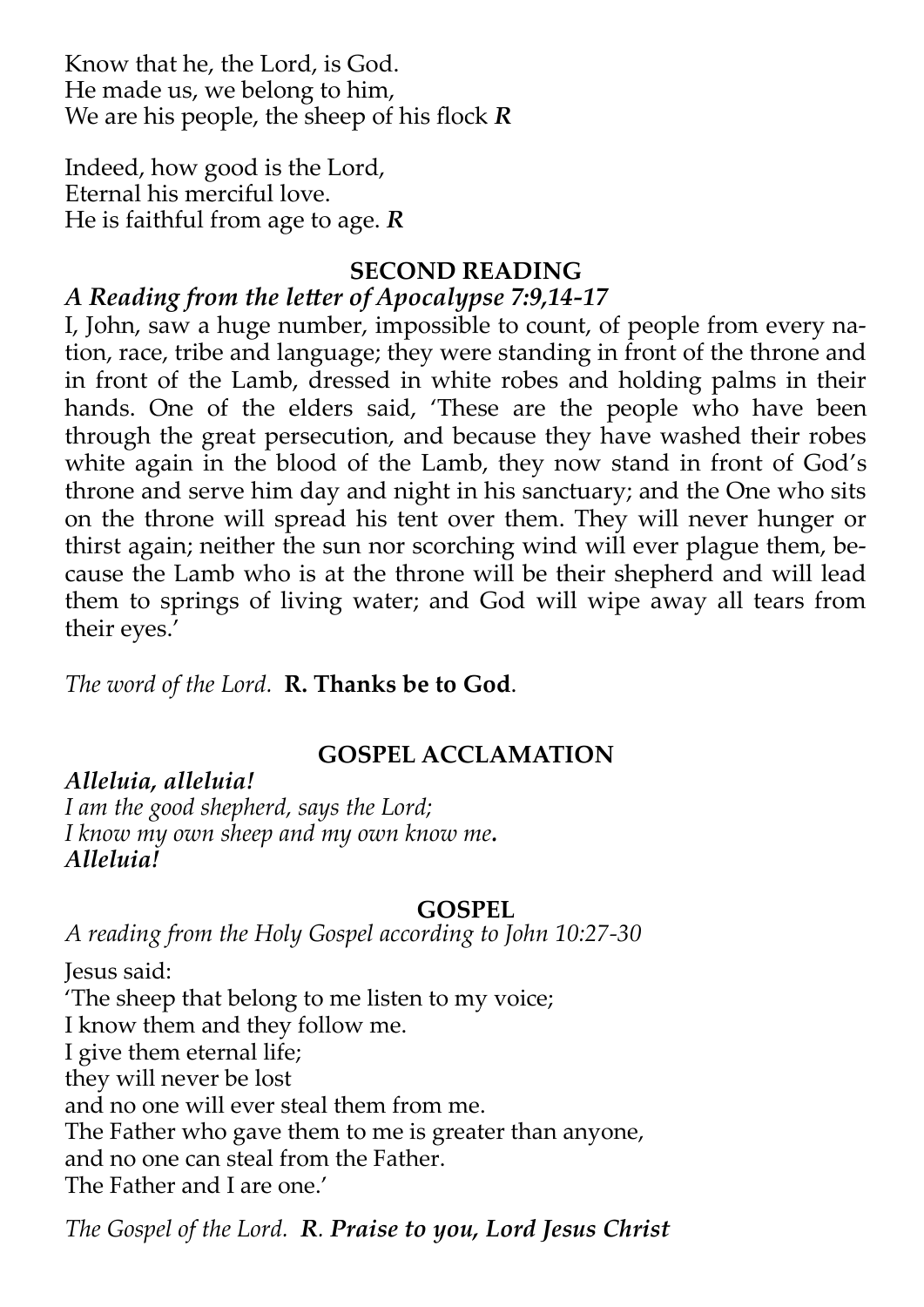#### **THE NICENE CREED**

**I believe in one God, the Father almighty, maker of heaven and earth, of all things visible and invisible.**

**I believe in one Lord Jesus Christ, the Only Begotten Son of God, born of the Father before all ages. God from God, Light from Light, true God from true God, begotten, not made, consubstantial with the Father; Through him all things were made.
For us men and for our salvation he came down from heaven, and by the Holy Spirit (all bow)** *was incarnate of the Virgin Mary, and became man.*

**I believe in the Holy Spirit, the Lord, the giver of life, who proceeds from the Father and the Son, who with the Father and the Son is adored and glorified, who has spoken through the prophets.**

**I believe in one, holy, catholic, and apostolic Church. I confess one baptism for the forgiveness of sins and I look forward to the resurrection of the dead and the life of the world to come. Amen.** 

## **THE LITURGY OF THE EUCHARIST**

#### **SANCTUS:**

*Holy, Holy, Holy Lord God of hosts. Heaven and earth are full of your glory. Hosanna in the highest. Blessed is he who comes in the name of the Lord. Hosanna in the highest.* 

### **THE MYSTERY OF FAITH.**

*Save us, Saviour of the world, for by your Cross and Resurrection you have set us free.* 

## **COMMUNION RITE**

Deliver us, Lord, we pray… *For the kingdom, the power and the glory are yours now and for ever*

## **Behold the Lamb of God…**

*Lord, I am not worthy that you should enter under my roof, but only say the word and my soul shall be healed.*

## **COMMUNION ANTIPHON**

*The Good Shepherd has risen, who laid down his life for his sheep and willingly died for his flock, alleluia.* 

## **PARISH INFORMATION, FAITH NEWS & MISSION**

**MASS ATTENDANCE CARD:** Now onwards the parents of the children who are seeking school admission in Catholic School and also First Holy Communion & Confirmation should fill in a Mass attendance card which will be available from priests after weekend Masses. Many thanks.

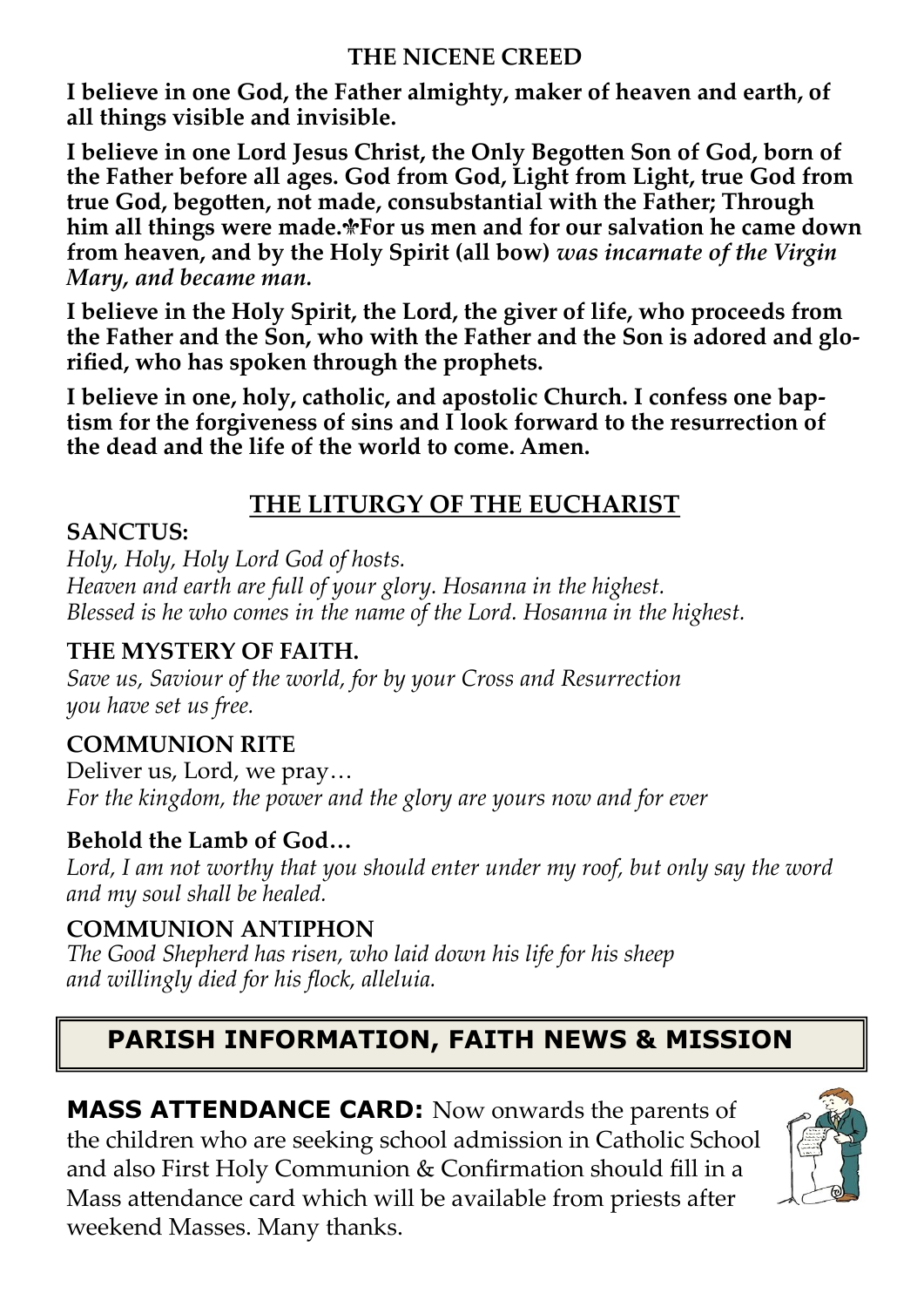**THIS SUNDAY IS VOCATION SUNDAY***:* on this vocation Sunday, we pray for all those who are in formation to priesthood & religious life, and also for an increase in vocations.

**GIFT AID SCHEME ENVLEOPES:** New Gift Aid envelopes come into use on the first Sunday in June and the Gift Aid organisers will be in the porch to hand out the envelopes before and after all Masses on the weekends 25/26 May and 1/2 June. If you have signed a Gift Aid Declaration please make sure to collect your supply of new envelopes on one of those weekends. There will also be a confidential letter addressed to each member who makes Gift Aid payments by standing order to acknowledge the amount paid in this way and these letters will also be available to be collected on the same two weekends.

New members will also be most welcome to join. All that is required is that you use an envelope which is provided for the money you put in the collection and that you sign a form to confirm you are a taxpayer and wish the tax you have paid on the money you put in the collection to be paid to the parish. You do not have to commit to any particular amount of contribution but if you join the scheme every pound you put in your envelopes will be worth  $E$ 1.25 to the Church. Thanks to existing members for past contributions and a warm welcome to those who wish to join for the first time or return to the scheme after a period of absence. Last year we received  $\text{\textsterling}$  32,098.68 in tax return which helped us to pay the diocesan levy (DDF) of £24,700 to the diocese. Any enquiries can be emailed to giftaid@stbonifacetooting.org.uk or telephone Tony on 020 8767 5293.

**ASIAN COMMUNITY:** We keep in our prayers members of our Asian Community as they are getting ready with choir practice and other preparations for the celebrations of ASIAN DAY on Sunday 26 May. Asian community will meet on Sunday 19th May after 10:30am mass to discuss final preparation for the celebration.

**SENIORS' DAY:** We need volunteers to set up the hall, cook and serve food. If you can, please put your name down on the sheet, which can be found on the table in the Porch.

**COMMUNITY DAYS: As our Parish hall is ready, we shall resume the community days in our Parish. The dates for the celebrations:** 

**Asian Day—26th May, African & Caribbean Day—7th July,** 

**European Day—22nd September & All Nations Thanksgiving Day—24th November.**

**LITURGY FOR CHILDREN:** At the beginning of **10:30am mass on Sunday, all children 5-10 years** are requested to come forward towards the Sanctuary to join for the liturgy procession. Catechists will lead them out to the Parish Meeting Room.

**CONGRATULATIONS** to our Altar Servers who won all their football matches at Aylesford on bank holiday Monday.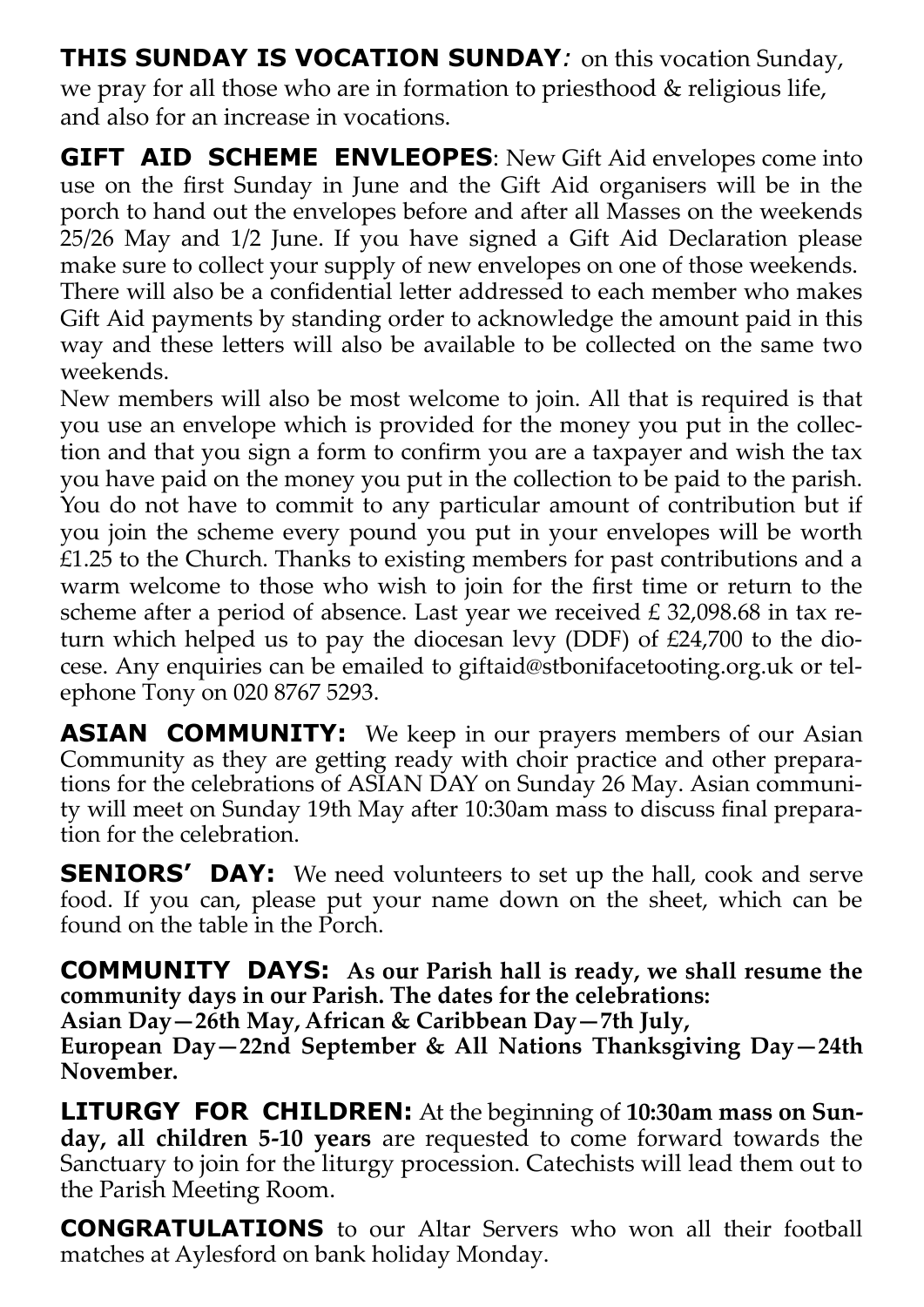**VOLUNTEERS FOR CHURCHCLEANING:** Thank you for sacrificing your time to keep our Church clean. All the volunteers are requested to come for a meeting on *Saturday 1 June at 10.15am in the Coffee Shop.*

**NEED TO SEE A PRIEST:** If you need to see a priest to sign a school supplementary form, discuss about baptism or wedding or a private matter, please come to the **Parish Open House every Friday from 4pm– 6pm.** No appointment needed

**CHURCH CLEANING:** Thank you very much to those people who have volunteered to clean the Church on Mondays. Please do not forget about your duty according to the Rota. This Monday is Team 2 at 7pm.

**WORK PARTY MEETINGS: The next one is on Saturday 25th May.** 

**FIRST HOLY COMMUNION:** The last session is on the 18th May 9:50am in the Parish Hall.

**CONFIRMATION:** The last two sessions are on Saturday 18th & 25th May at 11am in the Parish Hall.

**CELEBRATION OF MARRIAGE:** We will have a special Mass on Sunday 2nd June at 12:00 to celebrate Marriages. You will have an opportunity to renew your Marriage Vows during the Mass. You are most welcome to invite your family and friends to this special occasion.

**ORDINATION OF DEACON TOMASZ:** is on Saturday 20th July at 12:30 in St. George's Cathedral. The following day Sunday 21st July at12:00 Fr. Tomasz will celebrate his first mass here at St. Boniface. We wish him every blessing as he is preparing for his ordination.

**URDU MASS IN THE PARISH:** You are most welcome to join the Urdu Community for the Mass on Sunday, 19th May at 4pm.

**NURSERY PRACTITIONER/ EARLY YEARS EDUCATOR/ NURSERY NURSE**: Woodlands Nurseries which is going to start Nursery from St Boniface Hall is currently looking for Nursery Practitioner/ Early Years Educator/ Nursery Nurse. If you are interested, please contact at efwyeducationalservices@gmail.com

**DIOCESAN SECOND COLLECTION** this weekend is for Ecclesiastical Education: this fund helps to meet the cost of training student for priesthood and permanent deaconate.

*For all those who are celebrating their birthday this week the Parish wishes you a Happy Birthday and we join you to give thanks to God for the wonderful gift of life to you & you a special gift to us. The Parish also wishes every blessing to all the couples who are celebrating their wedding anniversary this week.*



*Wish you all a Blessed Week!*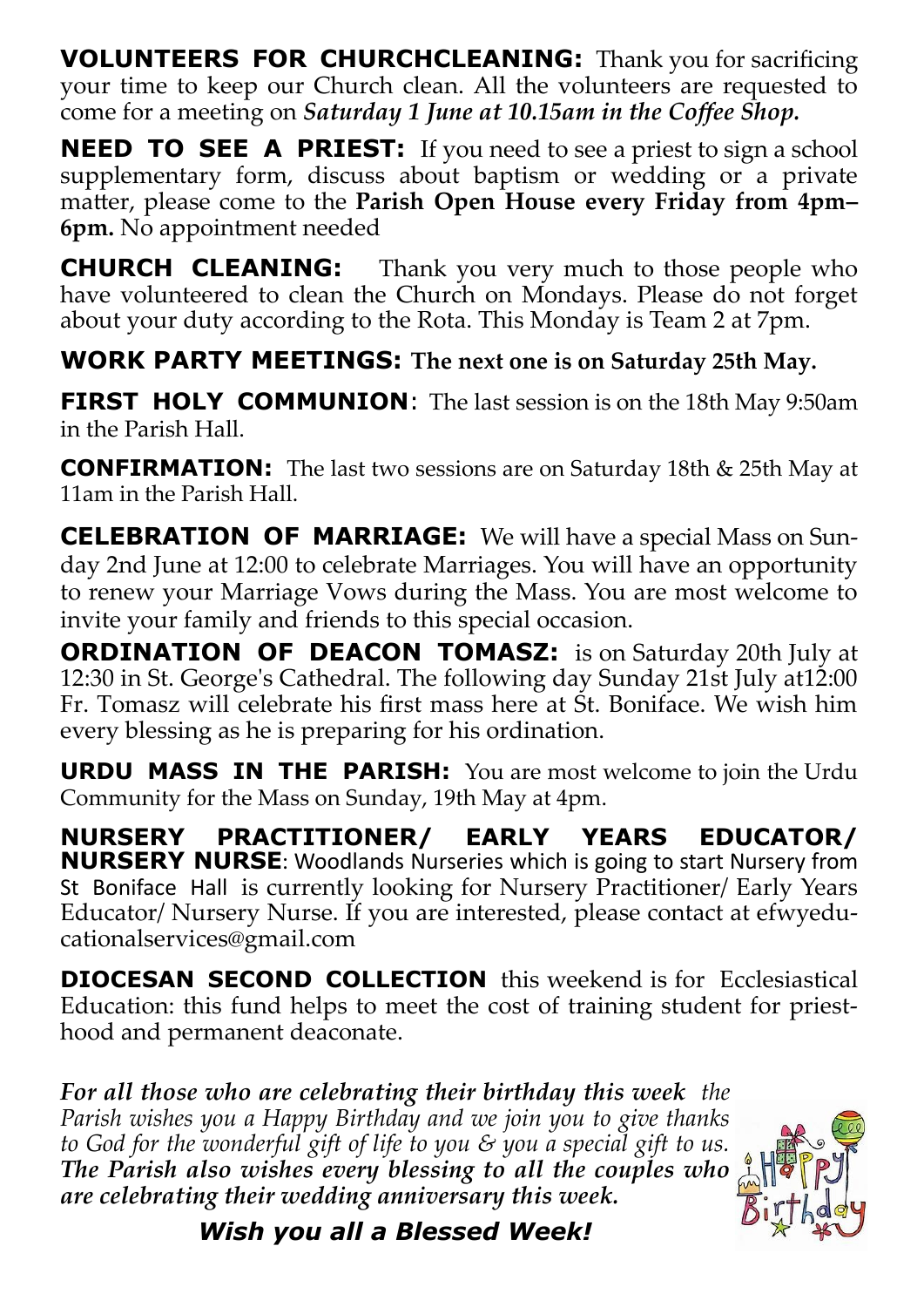## **TO BAPTISE A BABY**

Before filling a baptismal application form, please first discuss with a priest at the Parish Open House held on Fridays from **4pm—6.00pm** in the Parish Office.

### **BAPTISM PREPARATION COURSE**

Next course will be on **Monday 27th May at 7.30pm** in the Parish Meeting Room.

### **HOSPITAL VISITS**

For any person admitted in St George's Hospital and who would like to see a priest, please contact Fr Mark Higgins, the hospital chaplain on 020 8725 3069. In an emergency, please ask the ward staff to contact the Catholic priest on call.

#### **PARISH PRAYER LIST**

Please remember in your prayers all those on our parish prayer list.

**The Sick:** Agnelo Fernades, Nilojan Mariyathas, Jill Hart, Betty Joyce, Tony Hardy, Esther Daley, Clifford Tetteh, Norman Mendonca, Irene Mendonca, Julianna Hayfron, Nino Abel, Albert Folvi, Marciana Tangcay, Geoff Blwyddin Helena O'Connor, Cecil Adams, Pat Nolan, Pauline Kearney, Tony & Lenna McCormick, Norah Bolger, Anne Scanlon, Fortunata D'Souza, Nigel Searle and Gordon King.

**Anniversaries:** Bridget Ireland, Robert Walter, Godfrey Longdon, Joseph Skelton, Julia Lewis, Michael Wass, John Edward & Christopher Paul Denvir, Patrick Ekwue, Bettina Rutnasamy, Medle Auguste, John Roche, David Sing, Cicily McCleod, Linda Scoon, Mrgaret Moran, Allan Wise, Greta Adkins, Ann Coffey, Joseph Rantac, Laurence Rafferty, Carmelia Conway, Evelina Pacitti, Kevin Taylor. **May they rest in peace – Amen**.

|          | 11th & 12th May                                                  |                                            | 18th & 19th May                                         |  |  |
|----------|------------------------------------------------------------------|--------------------------------------------|---------------------------------------------------------|--|--|
|          | LITURGICAL READERS (please collect a copy of the rota)           |                                            |                                                         |  |  |
| Sat18.30 | Jim Russell, Doris Cubero                                        |                                            | Daren Alfred, Milosz Wojtowicz                          |  |  |
| 09.00    | Jeanet Leyton, Anashakila Mano-<br>haradas                       |                                            | Luiza Lobo, Pat Willis                                  |  |  |
| 10.30    | Anastasia Ogbonna, Mary Sagoe                                    |                                            | Ada Ikpoh, Rose Adora                                   |  |  |
| 12.00    | Cecilia Francis, Finnuala Lynch                                  |                                            | Ian Johnston, Mikhaela Dayaday                          |  |  |
| 18.30    |                                                                  | Susan Daniel, Sally Canizo                 | Angel Babu, Liza Asante                                 |  |  |
|          | <b>EUCHARISTIC MINISTERS (please collect a copy of the rota)</b> |                                            |                                                         |  |  |
| Sat18.30 | Lucinda & Mathew D'Souza<br>Ethna Power                          |                                            | Juliana De Souza, Ethna Power, Mi-<br>chael Soupraya    |  |  |
| 09.00    | Mary Donoghue, Pat Willis,<br>Monique Sinfailam                  |                                            | Kuriakose Antony, Farrah Jacob,<br>Angus Xavier         |  |  |
| 10.30    | Carina Jualo, Isabella Mitchell<br>Anna Maria Da Silva           |                                            | Ann Lusena, Srikanth Lusena,<br><b>Therese Onyebalu</b> |  |  |
| 12.00    | Jessy Roy, Nellie de Santos, Thar-<br>ma Kandiah                 |                                            | Angelo Aningalan, Rosemary Kana-<br>garnam, David Lobo  |  |  |
| 18.30    | Barrie Ellis-Daley, Juliana De Sou-<br>za, Rose Adora            |                                            | Reya Mathai, Isabelle Mitchell,<br>Thiviya Robenet      |  |  |
|          |                                                                  | Church Cleaning:   Wk2: Mon 13th May @ 7pm | Wk3: Mon 20th May $@$ 10am                              |  |  |